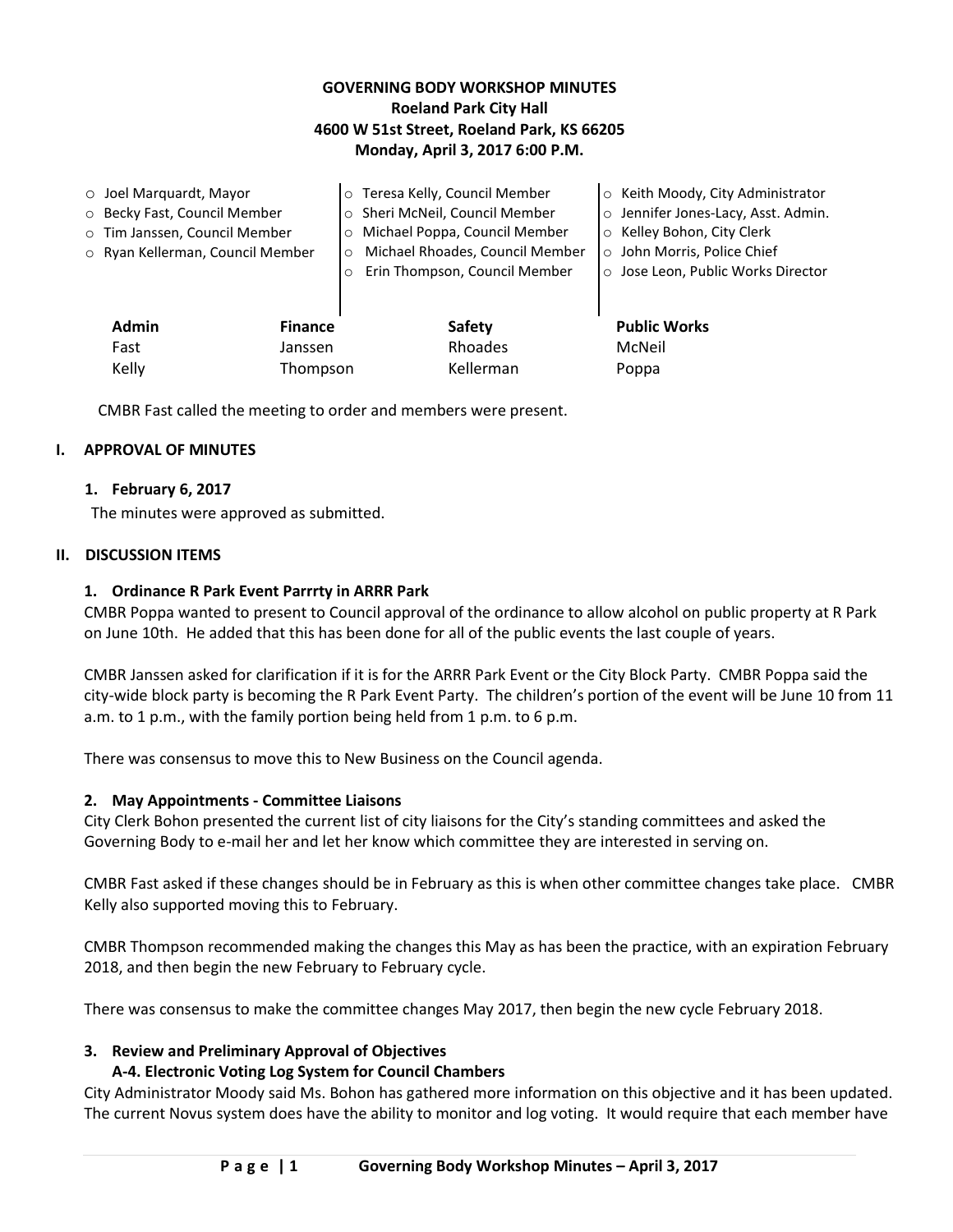a laptop or other device capable of connecting to the Internet. It has an annual fee of \$600. Novus will allow them to test the system and Ms. Bohon will work on putting that together.

# **B-2. Add to CIP – Disc Frisbee Golf (Short 9 Basket Course)**

City Administrator Moody said disk golf was an item incorporated into the ten-year CIP and asked if Council was expecting it to be built in 2018.

CMBR Fast said that was not what she intended, she just wanted the item back on the CIP.

CMBR Rhoades said he has been to the proposed site and did not feel there would be enough room for disc golf so close to the trail. CMBR McNeil agreed with that.

Mayor Marquardt asked if a decision has been made with regard to the shelter at R Park. City Administrator Moody said no final decision has been made.

# **B-3. R Park Phased Development Plan & Design 1st Phase**

CMBR McNeil asked if the \$20,000 for this item would be in addition to what was approved for the tennis court and City Administrator Moody confirmed it would be.

City Administrator Moody said this item prioritizes the projects of what should be done by order of construction.

Mayor Marquardt said he would like a designed landscape area with the landscaped elements so they know what to concentrate on.

CMBR Kellerman felt that some of the local nurseries might be able assist with a landscape plan at no cost. Public Works Director Leon said he has not contacted anyone specifically with regards to park landscaping and believed the nursery would focus more on plants and landscaping. What they are seeking to do is taking the master plan from its conceptual stage to a more detailed stage of what the hardscape would look like and the associated costs. CMBR Kellerman recommended looking at other avenues before investing any money into landscaping.

CMBR Kelly agreed that a landscape architect might not be the correct term. They do need to determine what the slope grades are, where the pipes for the bathroom would go, parking, and working around the existing cul-de-sac.

CMBR Rhoades said their plans always change and would like to see the money put towards an amenity.

Public Works Director Leon said he would be happy to approach the City engineer to find out what the associated fee would be associated with implementing the master plan.

CMBR Kellerman asked Ms. Bohon to look into what studies have been done in the park area in the past.

CMBR Fast recommended bringing this back for discussion after Mr. Leon and Ms. Bohon have looked further into this item.

# **B-4. Construction of a sidewalk on Johnson Drive**

This item was submitted by CMBR McNeil and CMBR Kellerman. Mr. Kellerman said a sidewalk in this area is long overdue and with all that is going on in the area it is truly needed.

City Administrator Moody said Public Works Director Leon was able to pull together some cost estimates and they have been incorporated into the objective.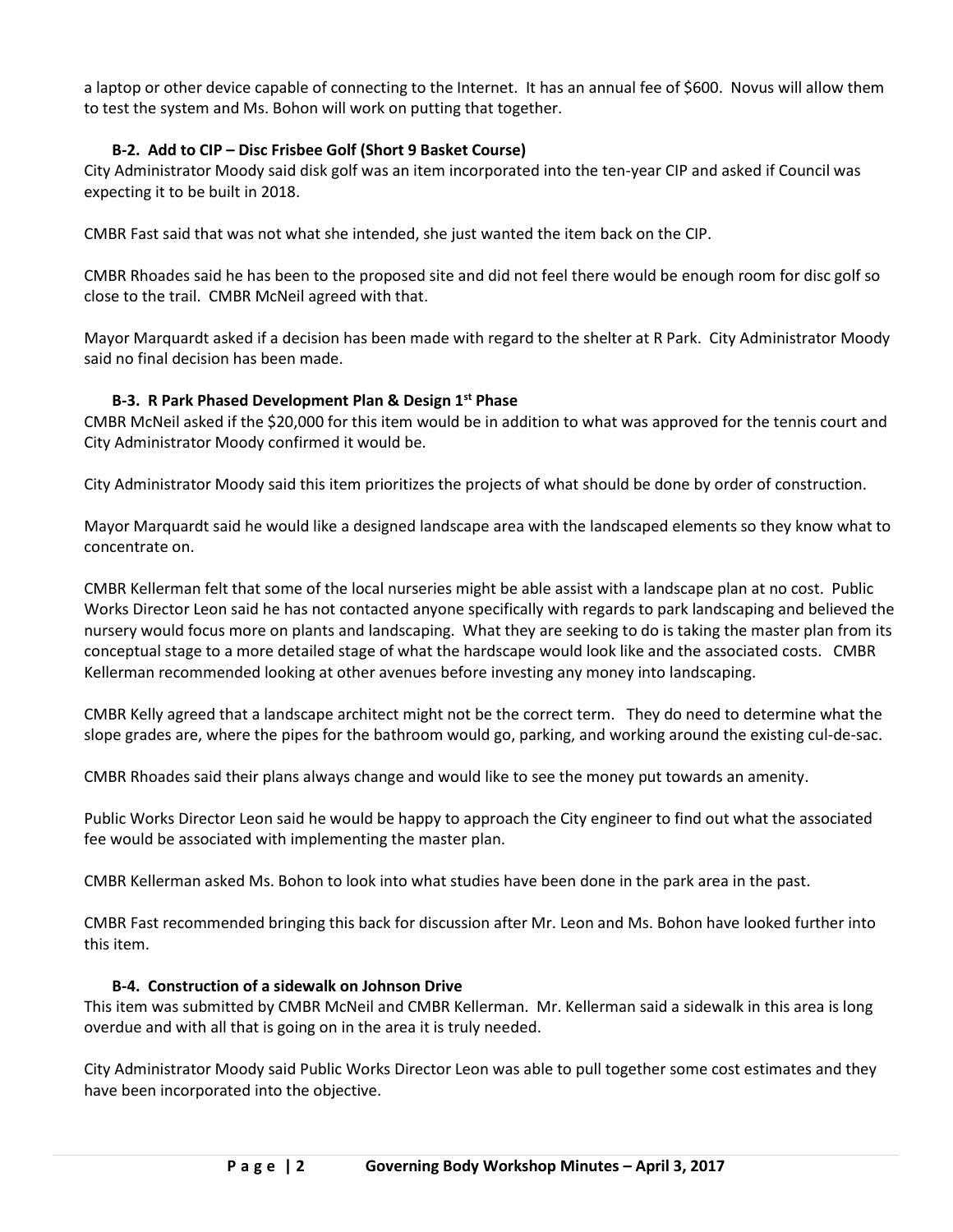Public Works Director Leon said that several driveways would need to be reconfigured because of the ADA requirements when constructing sidewalks.

Mayor Marquardt said a sidewalk would dress up the area. He added that a sidewalk through to Ash would be helpful.

City Administrator Moody believed that some of the parking areas encroach into the public right-of-way and since the residents have been using it for quite some time they may view changes as something being done to them, not for them. There also needs to be a two percent grade for the ADA and this will cause issues for some driveways.

City Administrator Moody added that he did not believe installing the sidewalk would drive redevelopment, but is there to help change the way redevelopment would occur.

CMBR Kelly said she would recommend pushing past ADA and going to universal design so that they are not just doing the bare minimum and designing something that makes a statement from the City that are making it accessible for everyone in a more complete way.

CMBR McNeil said she would like the Economic Ad Hoc Committee to bring the traffic in behind the building on the corner of Ash Drive and make an alleyway to lead to all the businesses and take out the driveways altogether.

CMBR Fast said the City already has a sidewalk request in their CDBG proposal and they do not know yet whether they will receive those funds. She added that they have not really looked at the sidewalk priority plan.

Public Works Director Leon showed the inventory of sidewalks that denoted high priority and second priority. He said they are working with the Safe Routes to School people. He also understands that there is a push to get another sidewalk master plan done, but recommends that they be patient and wait for the Safe Routes to School research to be completed and allow staff the ability to review the document. He also added that adding universal design for sidewalks could potentially double the cost of the Johnson Drive sidewalk.

CMBR Kellerman asked for Mr. Moody's opinion on sidewalks. Mr. Moody agreed the Johnson Drive sidewalk is a high priority. He thinks the master plan correctly identified it, but added that it is an expensive sidewalk to do because of the character of the property next to it.

CMBR McNeil said the proposal needs more work and there are good solutions that may be more expensive up front, but would have a better long-term effect. She would like them to think long-term on this project, but it needs to be something that does not drag out for years.

Public Works Director Leon is confident they can get into a sidewalk master plan in early 2018 for the City assuming the research is done and completed.

CMBR Kelly would like to see the money put toward sidewalks in 2018. She said if there is another sidewalk that gives kids better access to schools and other people access to parks, then she would agree that is a high priority. CMBR Thompson supports investing in sidewalks and is willing to wait a year to hear back from Mr. Leon.

Public Works Director Leon said investing in sidewalks is also taking care of what is actually out there. He added that there is money in the CIP to have more sidewalk extensions.

# **C-1. Install Shade Structures at R Park, Granada Park, and Aquatic Center**

Public Works Director Leon said the Parks committee has done an outstanding job. They wrote a grant request and were able to secure \$28,000. Mr. Leon is asking the City to match the grant by \$38,000 for shade structures at R Park, Granada Park and the Aquatics Center.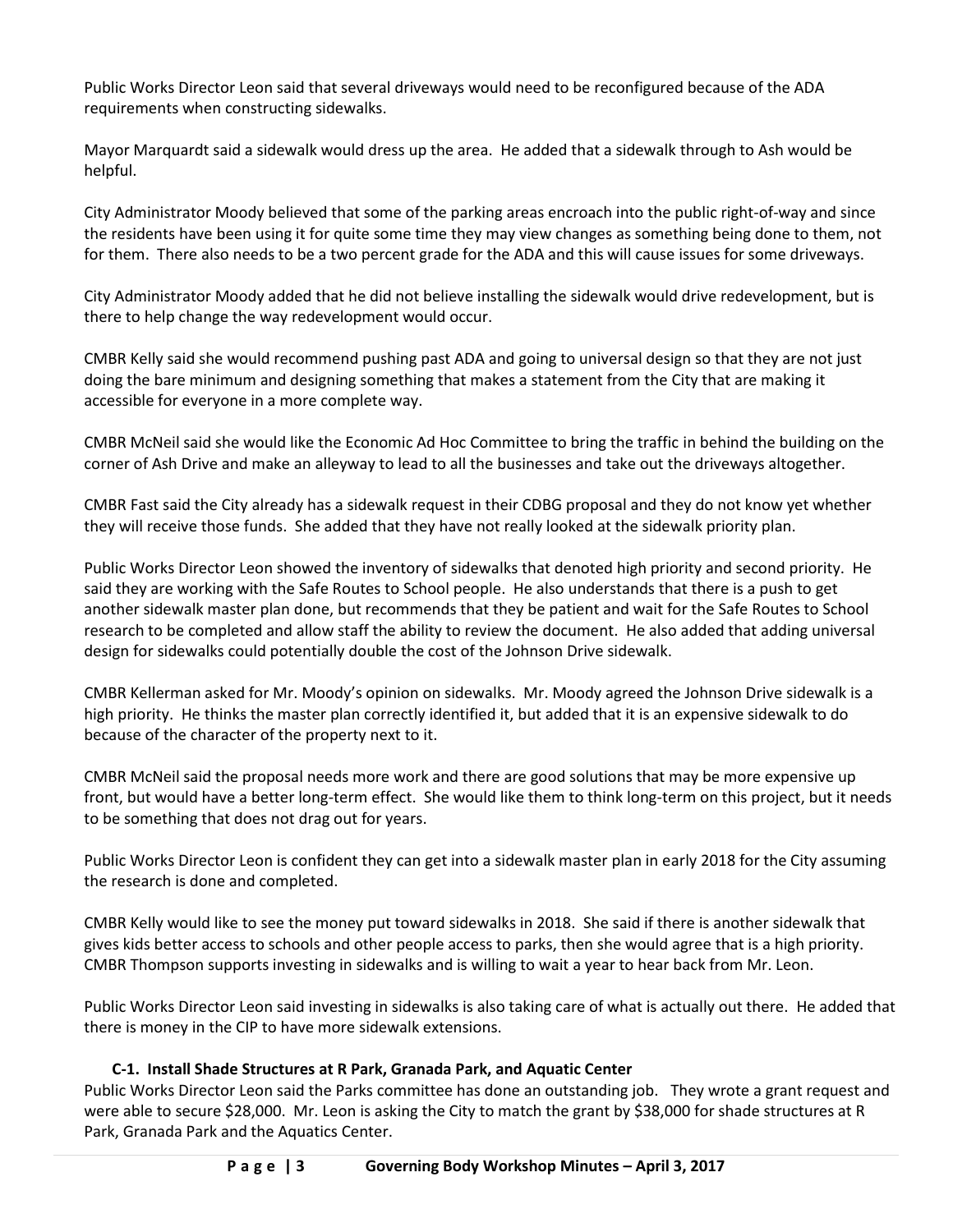CMBR Poppa recommended budgeting the full \$68,000 to get the important structures up.

Public Works Director Leon said the price includes installation.

The Governing Body asked for specific details as to how many structures, where they would be placed and how much each one is individually. City Administrator Moody will get those numbers and the discussion will continue at the next Workshop meeting.

# **C-2. Dead Tree Removal at Nall Park**

Public Works Director Leon read into the record an e-mail Mrs. Jan Fahley[sp] and Jim Upton (4807 Birch Street). They have been heartened to see the work being done in the area. Carl Wisdom, the City Forester, has encouraged Mr. Leon to look at removing the dead trees in Nall Park. A cost estimate of \$30,000 is based on the location of the trees and the effort it will take to get to them.

CMBR Kelly asked about the timeline and would there be a risk of damaging the trail they are installing.

Public Works Director Leon said there is always a risk of trail damage, but he was more concerned with the equipment damaging the asphalt not the nature trail. He also said a major concern is that now people are down in that area of the park they want to make it as safe as possible and try to mitigate any chance that tree would fall while someone is down there.

CMBR Kelly said she is a proponent of maintaining their green space and does not consider the tree removal a deforestation of the park.

CMBR Kellerman said unless they are using the area he would like to see the habitat left untouched. He also suggested they contact Shawnee Mission Park to see how they handle signage or precautions for those who get off trail and go into the woods.

It was recommended to move this item forward.

# **C-3. Business District Crime Prevention Initiative**

City Administrator Moody said it is the wish of Police Chief Morris to raise his department's profile in the areas that have the most crime. He would like to implement a six-month trial period by inserting undercover officers into areas most subjected to property crime.

CMBR Poppa recommended continuing the discussion to when Chief Morris would be available to answer questions.

CMBR Janssen said he likes the idea of the pilot program.

CMBR McNeil said Chief Morris thoroughly goes over everything before he presents and feels this would be a good program.

With large support, it was decided to move this item forward, but they will have Chief Morris come to the next meeting to talk further on this pilot program.

# **C-4. Increase Police Visibility in Neighborhoods**

# **D-1. Pilot Program – Increase Roeland Parker to 8 Issues per Year**

At the request of Council CMBR Kelly met with staff to discuss more frequent mailing of the City's newsletter. This item was not included in the objectives last year. The goal of the Governing Body is to increase the access the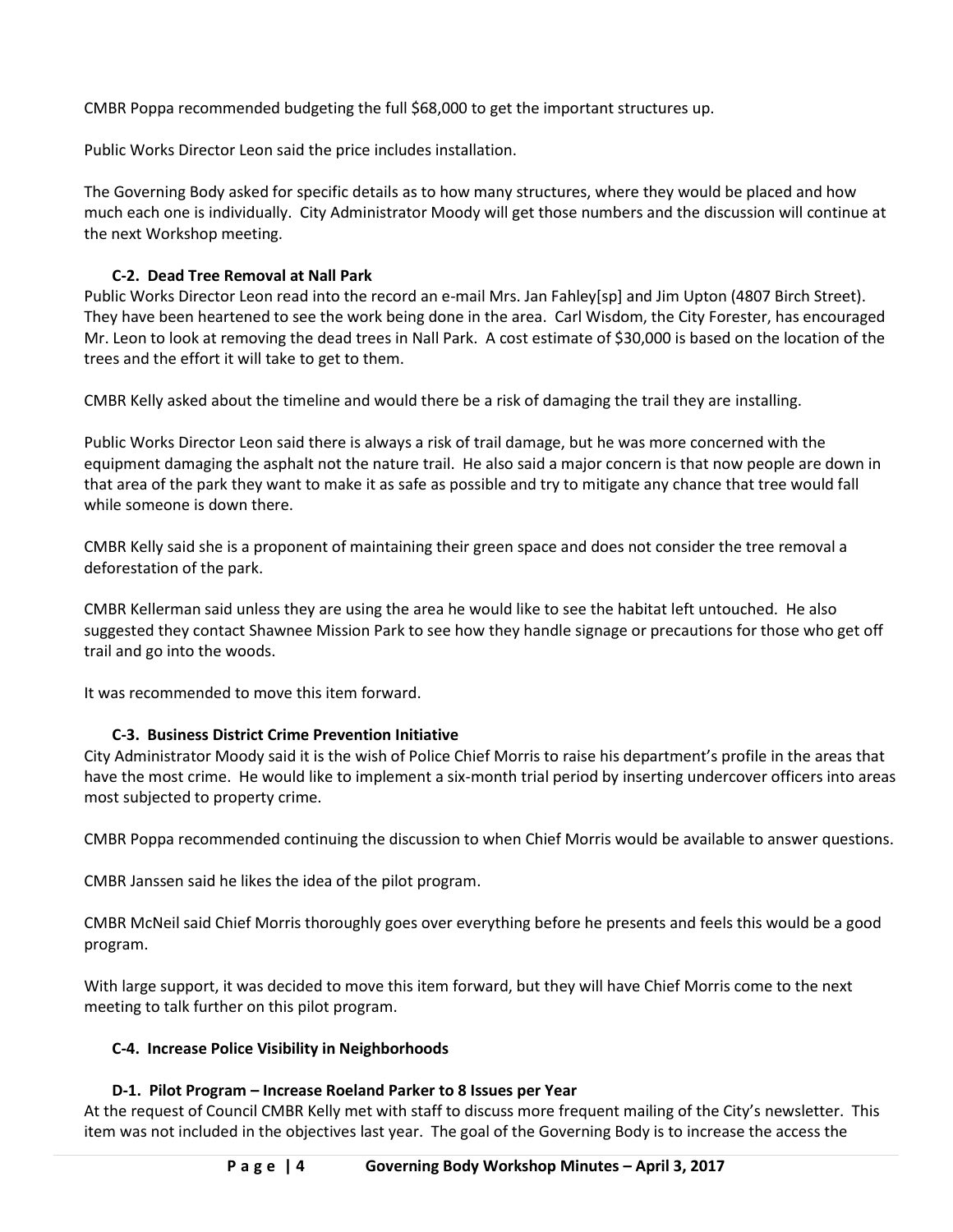citizens have for information. There was also discussion of just a postcard mailing to include decisions made by Council or notification of upcoming events versus a full newsletter.

City Clerk Bohon said it takes several extra hours to put together a newsletter and will also look into the cost of mailing post cards.

There was discussion of how to prioritize the rest of the agenda due to the lateness of the hour. They agreed to a five-minute break and to continue on with the objectives.

# **D-2. Apply and Achieve the GFOA Distinguished Budget Presentation Award for the FY 2019 Budget**

Ms. Jones-Lacy said Roeland Park has received this award for the past 22 years for their CAFR. What she would like to now achieve is a new level for the budget document, an award stating that they are doing what they can to show they are working towards GFOA best practices. She said this would be a good marker for the City as not many communities achieve this award.

There was agreement to proceed with this item.

# **E-1. Add Automated Time and Attendance to Payroll Program**

City Clerk Bohon said staff currently turns in time sheets. She said it would be helpful to get an automated system where employees can put in their paid time off for approval, as well as vacation, sick and comp time. This would be a paperless system where the employee could log in and view their pay stub versus receiving a paper copy.

CMBR Janssen said his company has switched to this type of system and it is great and has cut about ten hours a week.

Everyone agreed to move this item forward.

# **E-2. Provide Benefit for Public Works Staff to be On-Call for Duty**

Public Works Director Leon said currently his department has an on-call policy that requires one staff member to be available after hours. He has put together a benefit package for staff members to receive four hours of vacation time for the week they are on call. This would accumulate to 36 hours per employee annually.

CMBR Rhoades said in the alternative they could offer on-call bonuses for those who want to work.

CMBR Poppa said he liked how Mr. Leon cares for his team.

There was discussion of different incentive options for on-call employees.

Mr. Leon reached out to neighboring cities to find out what their incentives were and reported that a majority of them do not have an extra program to compensate their on-call employees. He believes a program like this would separate them from those other cities and help with employee retention. He also liked the benefit of the employees being able to plan their schedules better.

Mr. Leon was asked to bring back a couple different incentive options as the Governing Body could not reach a consensus how to proceed.

# **F-1. Become a Member of ICLEI (Local Governments for Sustainability)**

CMBR Kelly said the Sustainability Committee has requested the dues paid for their membership would be paid for by the City rather coming out of their budget. They would then like to use those funds towards programs.

There was a consensus to move this item forward.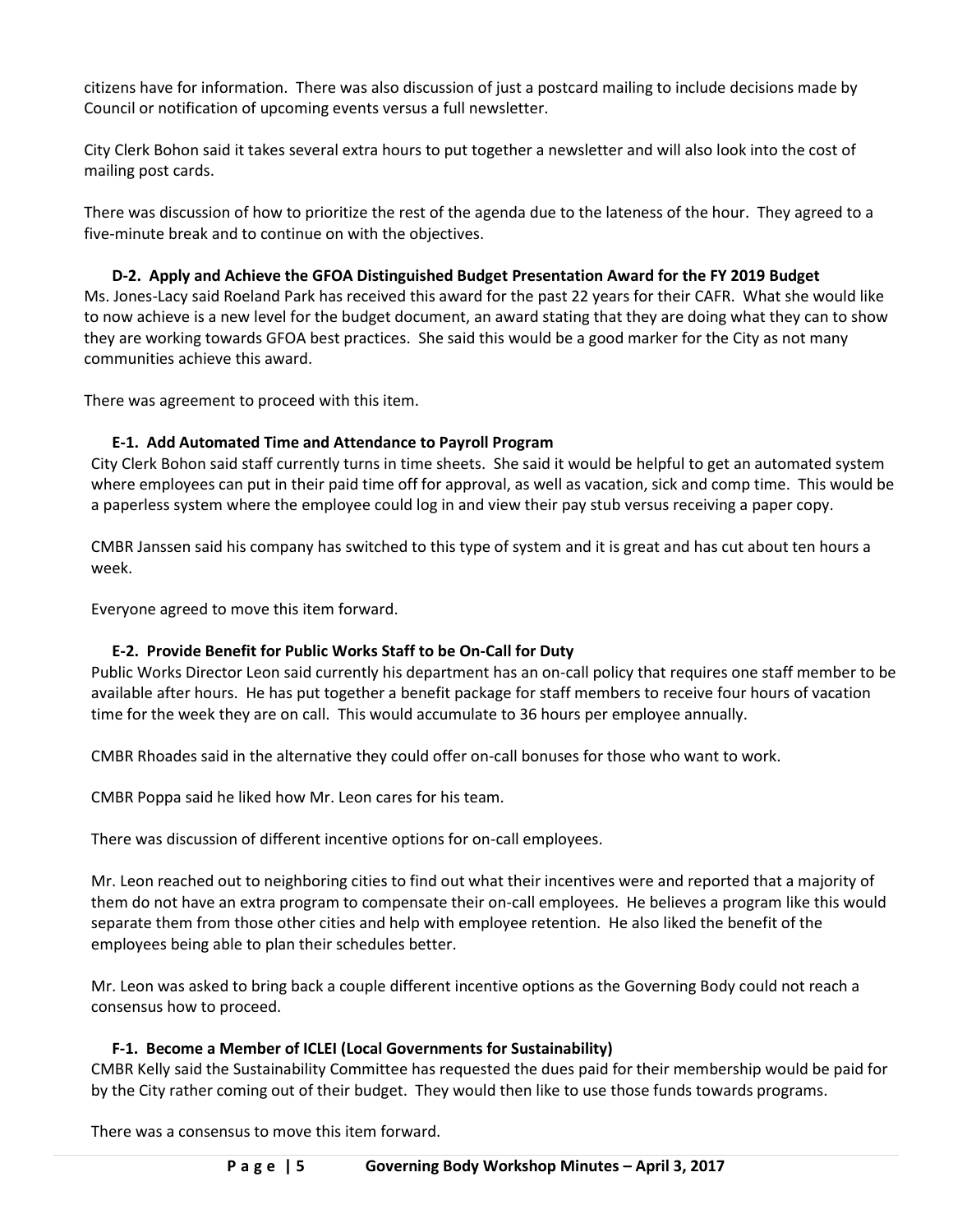### **F-2. Update Comprehensive Plan**

CMBR Poppa said last year it was decided to wait a year to update the CIP. He noted it was updated this year inhouse, but believes it is still lacking and asked for a consensus to update it in 2018.

CMBR McNeil said she no problem with updating the CIP, but requested that they please follow through with it. She added that the City has hundreds and hundreds of thousands of dollars of plans sitting on the shelves that get updated and then nothing is done, so they update them again. She said the city is plan poor and they need to either use them or quit doing all the plans.

CMBR Poppa said that is a good point and agreed with it. He would like to see them follow through with it as well if they update the CIP.

Ms. Jones-Lacy said the CIP is one of the most frequently referred to documents that they have.

CMBR McNeil said she would like for the City to try to do one on their own without having to hire out the work. City Administrator Moody said the CIP is not a document that states what is going to be done to a particular property, but is what they expect will happen for uses on the pieces of property in the future.

City Administrator Moody also said the CIP benefits by having someone experienced in facilitating the process and making the update. He said the Planning Commission did a good job this year, but it was not the comprehensive approach they would pay for.

Ms. Jones-Lacy added that by charter the Planning Commission is to review the CIP on an annual basis. And also it is a best practice to update it professionally every five years.

City Administrator Moody said the planned \$50,000 is a full-service comprehensive review of the comprehensive plan.

Ms. Jones-Lacy said cities are constantly evolving and changing and, therefore, the CIP quickly becomes out of date. There is only so much they can actually do in-house as they do not have the capability or the capacity to do all the charrettes and also facilitate the meetings.

CMBR Janssen said since it is the go-to document he would to dedicate some Workshop discussion time to it.

CMBR Thompson supported having an outside consultant work on the CIP as it is too much work for staff.

CMBR Poppa said it is the City's guiding document and they have a done a lot with what is on it. He would like to look at the plan during a Workshop to formulate questions and gain a better understanding of what a comprehensive plan truly is.

It was decided to continue the discussion to another Workshop.

City Clerk Bohon reviewed the agenda for the next meeting.

CMBR Kellerman supported discussing the rest of the objectives on Monday.

City Administrator Moody said he would like to finish the agenda.

CMBR Rhoades said they should put a time limit on the remaining items to determine if research needs to be done.